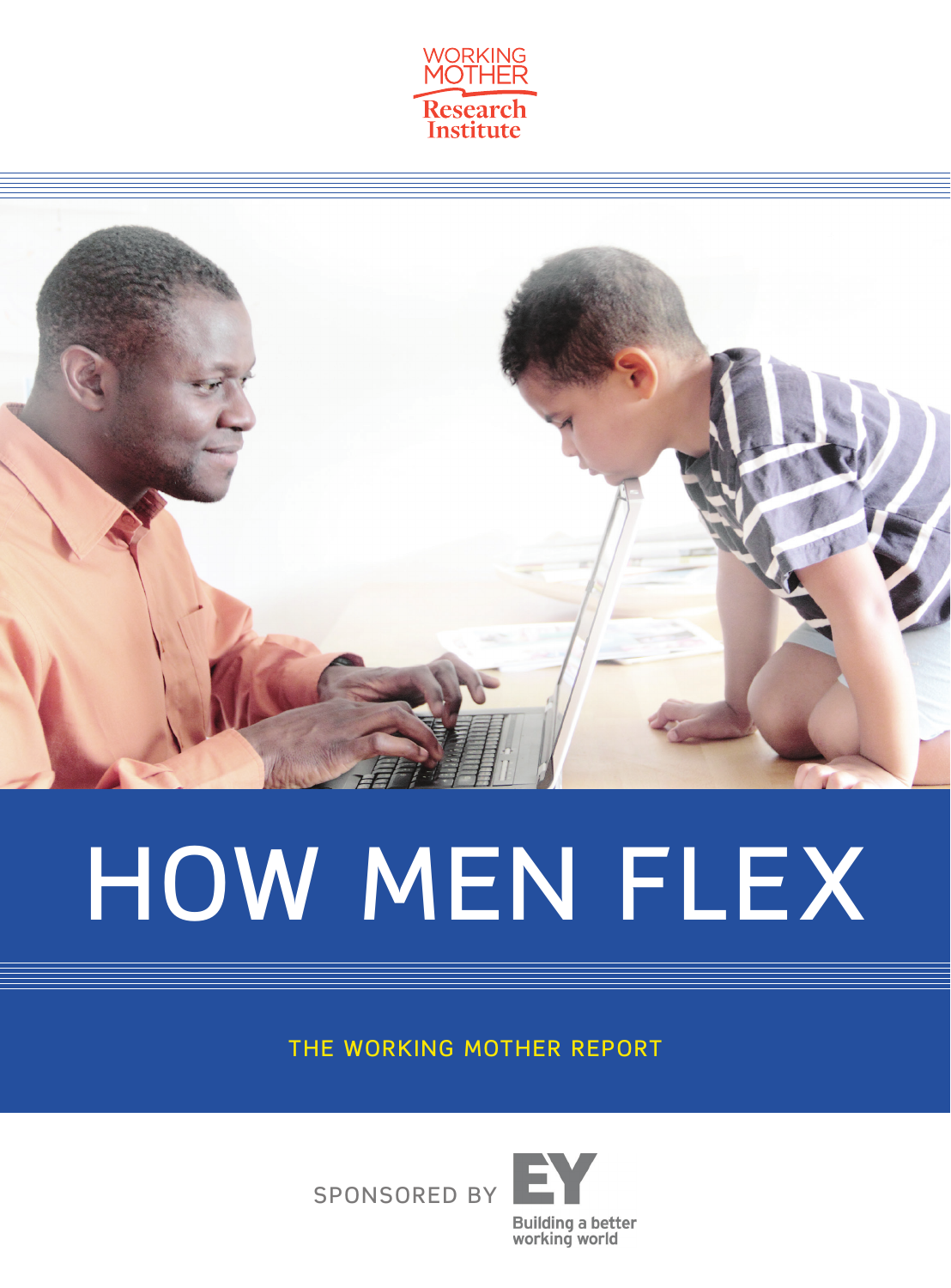## TABLE OF CONTENTS

**2** President's Letter **3** EY Welcome **4** How Men Flex **6** Men at Work (and Home) **7** Benefits for Employers **8** Which Flex Is Best? **10** Part-time Stigma **10** Methodology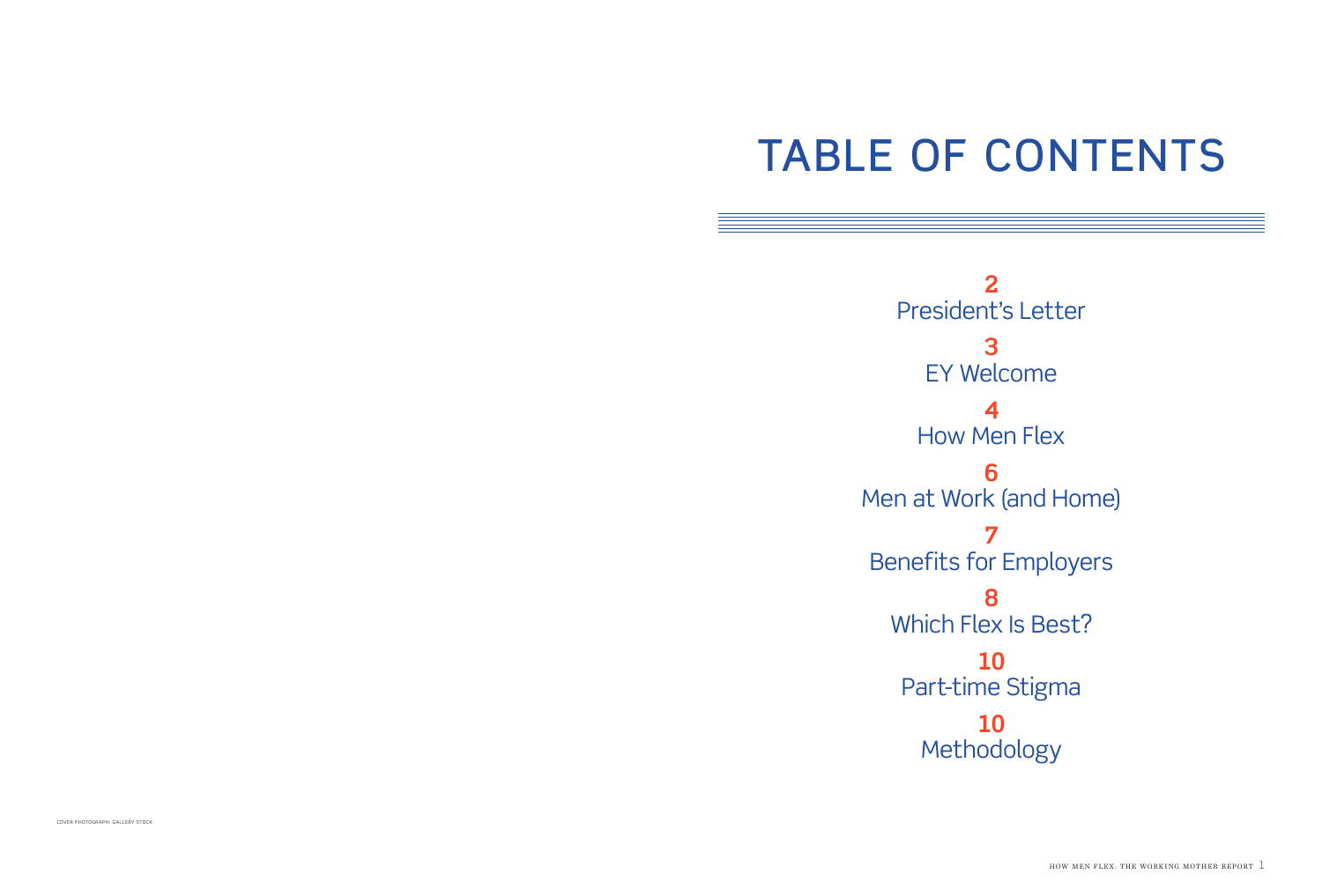

#### Dear Friends,

Happy National Flex Day! For this, our second annual celebration of workplace flexibility, I'm proud to present the results of our new Working Mother Research Institute study, *How Men Flex: The Working Mother Report.* 

This latest installment in our ongoing series of studies focuses on men, our important partners in the process of changing American workplaces for the better. For too long, flex has been considered a working mother issue only; however, today, dads spend more time caring for their kids than ever—and they need their employers to support them.

Men in our survey say they consider schedule flexibility, telecommuting and part-time work desirable and helpful and, importantly, say that they take advantage of their ability to use these flex programs. The freedom to leave a little early for a teacher conference or to work from home once a week makes both men and women more loyal, productive and satisfied.

I sincerely thank Ernst & Young LLP—which appears this year on the Working Mother 100 Best Companies list for the 18th time—for sponsoring this important research. *How Men Flex* follows the publication earlier this year of *Mothers and Daughters,* which revealed generational trends among working mothers, and *Breadwinning Moms,* which studied the growing number of mothers who out-earn their spouses. And last fall, on the occasion of the first annual National Flex Day, we released *How We Flex,* which explored the ways workplace flexibility enables working moms to pursue satisfying careers while also parenting their precious children.

This new report adds to this discussion. Please visit workingmother.com/wmri to download this and all of the Working Mother Research Institute's important studies.

Card Error

**Carol Evans** President Working Mother Media



Congratulations to the Working Mother Research Institute for completing another relevant report that furthers the dialogue on workplace flexibility. At EY, we know that creating an inclusive and flexible work environment helps meet the needs of our people, their teams and our clients. We are proud to sponsor this latest study that focuses on how men flex.

Not all that long ago, men were not often part of the conversation around workplace flexibility, but we and many others agree that their voices are also critical. As our Global Chairman and CEO Mark Weinberger said at the White House Summit on Working Families this past June: "Women don't want to be singled out and men don't want to be left out."

 Flexibility for all has long been a part of our culture. We support informal or day-to-day flexibility so that our people can do a variety of things, such as get to a doctor's appointment, volunteer at a community event or attend a school play. We also support formal flexible work arrangements such as reduced schedules or teleworking.

We have made it clear that taking advantage of such benefits does not hinder career growth of men or women. Since 1993, we've promoted hundreds of partners and other executives on formal flexible work arrangements, and thousands use day-to-day flexibility to succeed at work and at home.

We know we're not alone in understanding that an inclusive and flexible work environment will help us recruit and retain top talent, regardless of their marital or family status, or gender. More than 60 percent of our people are Gen Y professionals. They are comfortable with technology, anticipate working more virtually and globally, have a greater focus on collaboration and teaming, and expect flexibility in hours and location. And in a recent EY study on generational differences, we found that men are actually more likely to leave a workplace if day-to-day flexibility is not offered or supported.

At EY, our purpose is to create a better working world, and that includes empowering our people to use flexibility to achieve personal and professional success. *Working Mother* and others have recognized our efforts by ranking us among the best places to work.

We applaud *Working Mother* for continuing to advance the conversation on flexibility with stories about what works and ways to do it better. We hope that the observations and insights in this report will reinforce the message that

flexibility for all makes good business sense.<br>Kang A. Marchite

**Karyn Twaronite** EY Global Diversity & Inclusiveness Officer, Partner at Ernst & Young LLP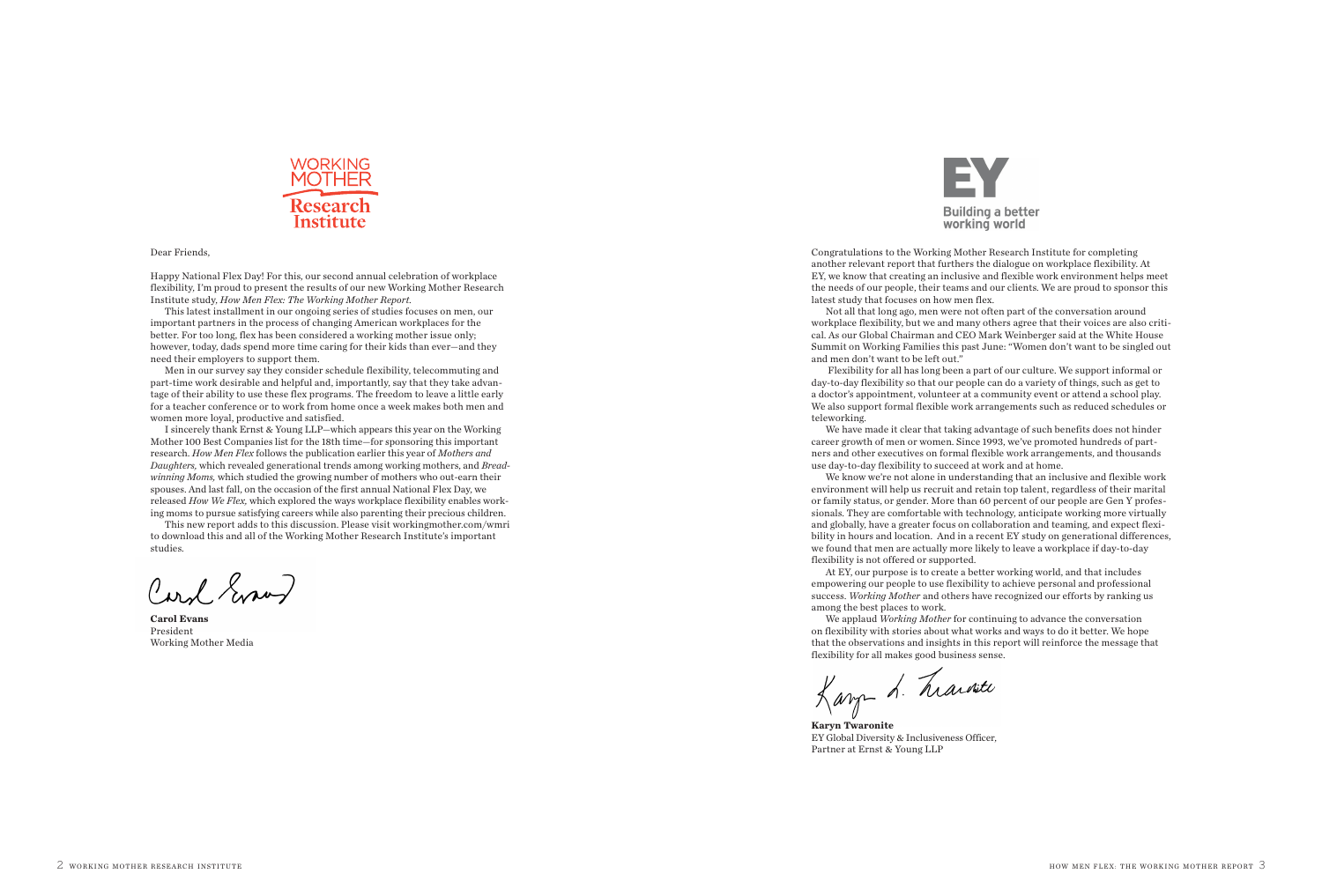# HOW MEN FLEX

#### THE WORKING MOTHER REPORT

 $\bigcap$  ince Jeremy Kuhlmann's son, Carter, was born a year ago, Jeremy has used flex to be on time for day care pickup, dinner and bedtime, as well as during his young son's ear tube surgery. Even so, Jeremy, a senior manager at Ernst & Young LLP's Seattle office, is still surprised by his company's sensitivity to his parenting needs. "In the 10 years I've been at the firm, the level of awareness around flexibility—not just for working moms but also for working dads—has been raised," he says.

To better understand how men are navigating the flexible work and home terrain, the Working Mother Research Institute (WMRI), with support from sponsor Ernst & Young LLP, surveyed 2,000 men and women about the impact of flex on their lives. *How Men Flex: The Working Mother Report* finds flexible work alive and well among men like Jeremy: The vast majority surveyed—77 percent—have flexible schedules, 79 percent say they feel comfortable using flex, and 62 percent say their employers can and do support flex. However, flex isn't everywhere for men: A significant minority surveyed, 26 percent, report that their employers could encourage flexible work, but fail to do so.

It's clear that working moms aren't the only demographic group struggling with managing work and family needs. In a Pew Research Center report released in 2012, half the working dads surveyed said they feel stressed about

meeting their responsibilities in both arenas—just shy of the 56 percent of working moms who feel the same way.

Time-use statistics help explain the new pressure on dads. In the last half century, fathers have nearly tripled the amount of child care and more than doubled the amount of housework they shoulder. The Pew study found, for example, that fathers spent 7 hours a week on child care in 2011 (up from 2.5 hours in 1965) and 10 hours on housework (up from 4 hours), while their time for paid work shrank on average, to 37 from 42 hours a week.

Clearly, men are shifting how they use their hours for both work and family needs, a juggling act once considered the exclusive domain of women. And yet, as men increasingly seek to be full partners at home, they find the same inflexible schedules that have long slowed women down. Men, however, also face additional problems including outdated notions of gender roles in their communities—and even, sometimes, pushback in their own homes from partners who feel territorial about their family responsibilities.

The high number of men in our survey who are using and depending on workplace flex is important news for work life practitioners, academics and even working mothers to consider when recruiting allies in the fight for flex and work life satisfaction. Indeed, many experts believe that even as women attain college degrees and enter the workforce in numbers equal

to men, gender parity up the career ladder will remain stalled until men play an equal parenting and housework role in their families. To that end, this WMRI survey of men (with and without children) presents a strong and necessary case for employers to expand their view of flexible work policies to include all employees rather than the traditional focus on working mothers.

"Men are too often an afterthought in conversations about working parents or workplace flexibility. We have to shift our conversations and communications to be much more inclusive," says Karyn Twaronite, EY Global Diversity and Inclusiveness Officer and Partner at Ernst & Young LLP. "Everyone wants to have meaningful work and personal lives." The issue is also directly connected to the bottom line, especially in a 24/7 world that requires coverage around the clock, argues Twaronite: "Businesses are going to have to do this, not only because the generational demands are there but also because of the complexities of globalization."

"Men are facing their own demands and tapping flexible work as an answer to their increasing responsibilities," says Working Mother Research Institute Director Jennifer Owens. "That said, while working moms have led the push for flex, we can't assume that ours is the only way. We must ask men what they need to be the best employees and best fathers they can be and how flex

#### Who Was Surveyed

2,000 total survey participants—evenly split between men and women

|                                         | 1,000 Men | 1,000 Women |
|-----------------------------------------|-----------|-------------|
| Average age                             | 39        | 37          |
| Average income                          | \$67,000  | \$48,200    |
| % married or<br>partnered               | 65%       | 61%         |
| % single, never<br>married              | 28%       | 27%         |
| % with a college<br>degree              | 63%       | 58%         |
| % white                                 | 72%       | 75%         |
| % with at least 1<br>child in household | 65%       | 65%         |
| % who are family<br>breadwinner         | 67%       | 31%         |
| % LGBT                                  | 12%       | 7%          |



DO YOU HAVE WORK SCHEDULE FLEXIBILITY?



## Stay-at-Home Dad, Breadwinning Mom?

Nearly 4 out of 10 men would prefer to be a stay-at-home parent, while 8 out of 10 say they would be comfortable with their spouse as the primary breadwinner.

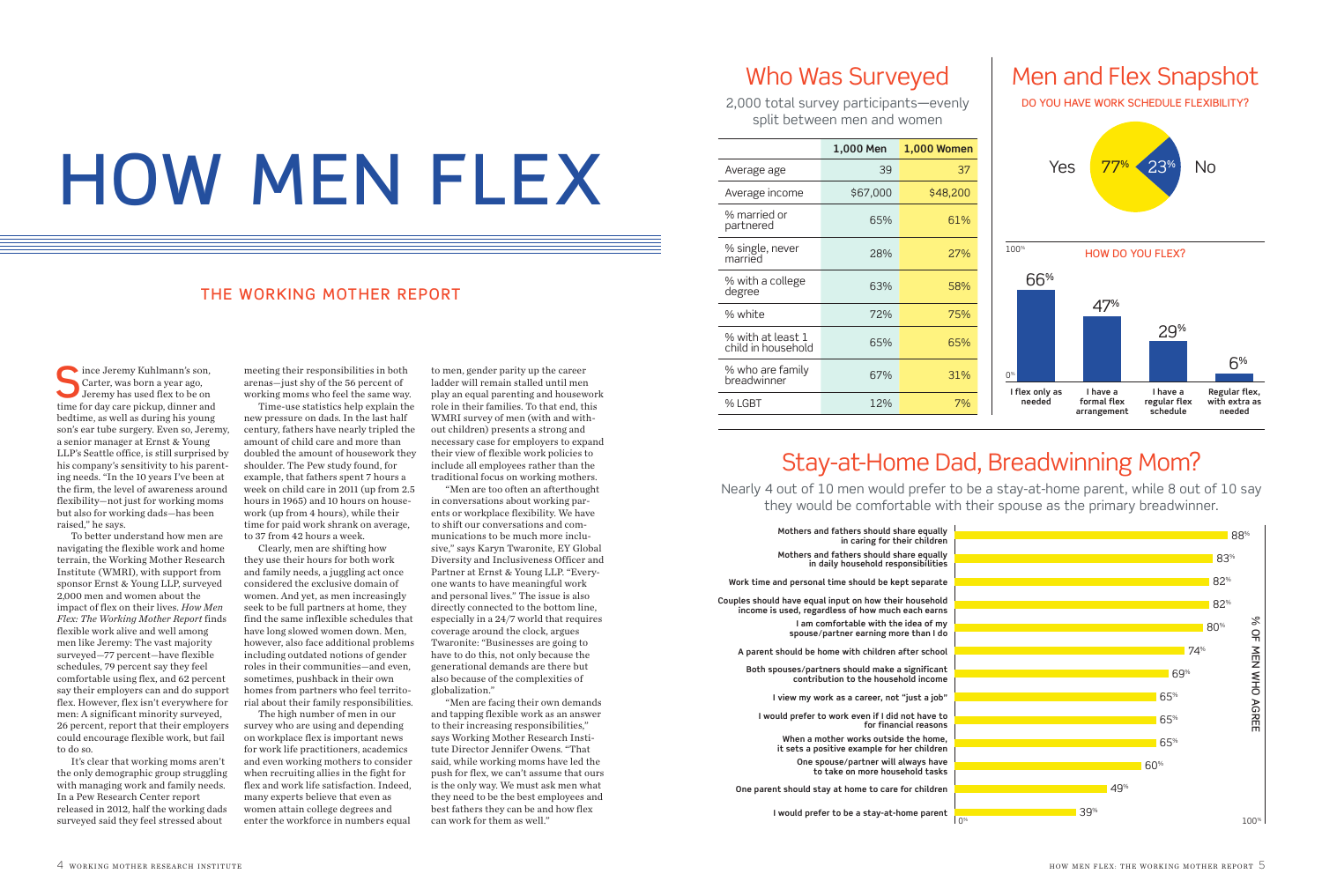#### **MEN AT WORK (AND HOME)**

The WMRI survey finds that 7 in 10 men enjoy the ability to influence their schedule and do so without fear of negative consequences. For 47 percent of those surveyed, this flex comes in the form of a formal work arrangement, with 29 percent reporting that their flexible work schedule is a regular one that repeats week to week.

Stephen Lawrence works a regular flex schedule as researcher at State Street Corp. in Cambridge, MA, working from home one day a week. His flex schedule began years ago as a way to free up one three-hour round-trip daily commute that left him with scant energy for his finance Ph.D thesis work, but became even more invaluable when his son was diagnosed with an autism spectrum disorder. "I could look after my daughter, who was a baby, while my wife took our son to various doctor's appointments and therapy," says Stephen, dad to Peter, 7, and Grace, 5. As for work, he says, "I really have to work at it to make sure that I get the balance right and the communication right with everybody."

Flexibility is more fluid for Todd Goodwin, a vice president in information management for American Express, who shifts his work hours to accommodate pediatrician appointments or a soccer game for daughters Tyler, 15 and Madison, 12. "As more and more fathers and more and more leaders and managers are becoming parents themselves, they can relate to the need for me to leave, say, exactly at 5 or work from home a couple of days one week," he says. "We're all trying to manage the same work-family balance."

It's a juggling act that is reflected in how men see parenting and housework as well. The WMRI survey finds, for example, that most men believe partners should equally share child care responsibilities (88 percent) and chores (83 percent). Notably, too, while three-quarters of the men surveyed believe that "a parent should be home with kids after school," 65 percent feel a working mother sets a positive example for children.

## Getting Comfortable With Flex

More than three quarters of men say they have access to workplace flexibility—and a similar number say they are very or somewhat comfortable using it.

HOW COMFORTABLE ARE YOU USING FLEXIBILITY?



## Support for Flex

More than 60 percent of men say their employer encourages flex; however, 26 percent believe their employer could do more.

WHAT IS YOUR EMPLOYER'S APPROACH TO FLEXIBILITY?



#### **BENEFITS FOR EMPLOYERS**

Flex for male employees pays dividends to employers, just as it does with female ones. Across WMRI's 11 different categories of work life satisfaction metrics, men with access to flex are more likely to say they are happy and productive and have high levels of morale and loyalty, not to mention good relationships with co-workers, effective team communications and overall job satisfaction. [See "I Can Get Some Satisfaction," below.]

Take Sabah Abernathy, a Durham, NC–based senior manager of group sales and agent service for Blue Cross Blue Shield of North Carolina. Sabah says he feels more motivated and part of something important because his

employer encourages workplace flexibility. In his father role, Sabah supports work life balance by unplugging when he's home with his family, and as a manager he chides subordinates if they send late-night emails. "Fathers have to be more involved now with the raising of their children," says Sabah, who has three daughters—Nambia, 15, Jasmine, 11, and Jade, 9—and a son, Ashton, 10. "Kids are under so much pressure." At Bain & Co.—which has seen

a dramatic increase in interest in flexibility, from both job candidates and current employees—support for flex reveals itself within individual teams. Take Nirad Jain, a New York City–based partner and dad to son

Rohan, 5, and daughters Isha, 2, and Pia, born in June. Nirad's wife, Amee, a pediatric cardiologist at an academic medical center, has a less flexible job, meaning that when Isha woke up with a temperature of 104F, Dad had to step in and stay home on an important client meeting day. His work didn't miss a beat, however, as another partner insisted on flying to the meeting, not only to help keep the project on track, but to support Nirad's parenting needs as well. Such support "makes me want to work harder on the professional front, to make sure I can juggle all these things. It certainly increases my productivity," says Nirad. It also increases his gratitude: "It's my

## I Can Get Some Satisfaction

Like women previously surveyed by WMRI, men who have access to flexible work report much higher levels of satisfaction across 11 different work life sectors.

#### **NEN WHOSE EMPLOYER COULD ENCOURAGE FLEXIBILITY, BUT DOES NOT NEN WHOSE EMPLOYER ENCOURAGES FLEXIBILITY**

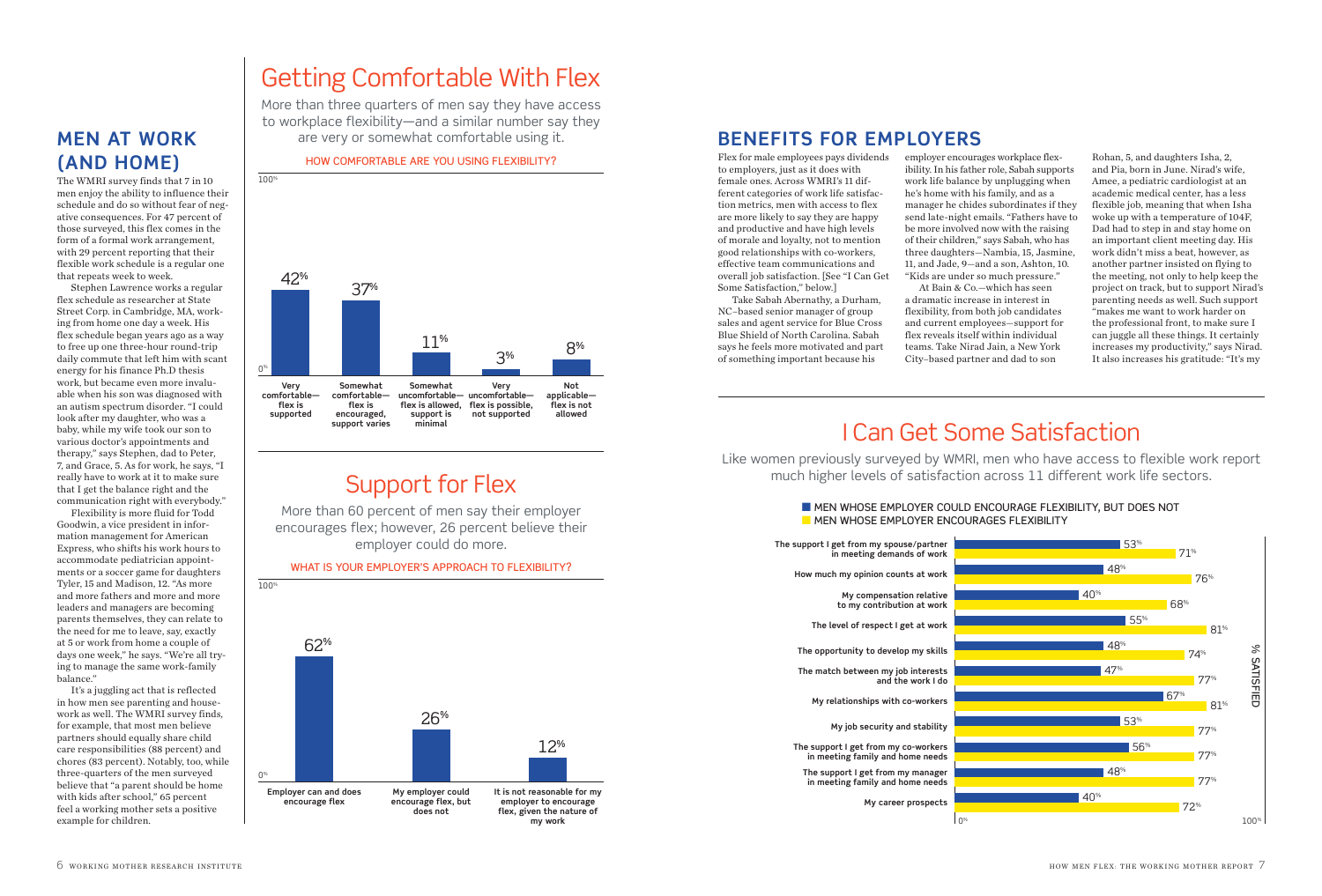## Putting Flex to Work

Working dads use flex to help with family responsibilities, followed by household chores.

#### ON DAYS WHEN YOU FLEX, HOW YOU DO YOU USE THE TIME YOU GAIN?



#### **WHICH FLEX IS BEST?**

responsibility and privilege to return those favors every chance I get." Employers who lag on flexibility

ing to recruit the best. WMRI finds that 54 percent of working fathers and 47 percent of men without kids—

Indeed, Jeremy Kuhlmann says that after his son was born, he appreciated how his supervisors at Ernst & Young LLP would give him plenty of notice

decisions up to him. "The firm was

balance and making sure I was meeting all my obligations at home as well

as work."

While choosing the best way to flex depends on personal and professional factors, men surveyed report that one or two days of telecommuting each week works best for them. Men with this schedule report higher levels of satisfaction on almost all measures versus not only those who never work from home but also, notably, those who work from home three to five days a week. This optimal schedule results in more men feeling "in balance" (76 percent) versus those who never work from home (43 percent), those who work from home three or four days a week (64 percent) and those who telework five days a week (66 percent). Also interesting: Men who telecommute five days a week are the most stressed (even more than men with no flex at all), feeling that they can't get away from work (58 percent), that their commitment to the job is questioned (60 percent) and that they are isolated (52 percent).

For David Thompson, director of organizational engagement for pharmaceutical manufacturer Boehringer Ingelheim, flex means telecommuting twice a week. Once he gets his 4-yearold daughter and 2-year-old son (as well as his physician wife) out the door of their suburban Connecticut home, David sits down with his coffee and his laptop and gets right to work, happy to avoid a long commute.

"As our family has grown, as our work lives have grown, having two days when I'm working from home has been a real boon," says David, who starts work early so he can enjoy lazy evenings with his children, sitting on the stoop or chasing bugs. "That's you and them exploring the world together, and I think that's what being a parent is all about. I'm extremely lucky in that I have an extraordinary amount of flexibility in balancing home commitments."

Men who flex are generally happier with all aspects of their life than those who don't flex. Flexers report higher levels of satisfaction in their co-worker relationships (77 percent versus 64 percent), higher levels of respect at work (75 percent versus 61 percent), higher levels of job security (70 percent versus 63 percent), more

support from colleagues in meeting personal demands (77 percent versus 55 percent) and more support from managers in meeting home responsibilities (60 percent versus 55 percent). They're also more satisfied with how much their opinion counts at home (81 percent versus 73 percent), their contribution to family finances (82 percent versus 76 percent) and their relationship with their spouse (79 percent versus 75 percent).

And among working dads, WMRI finds that of those who flex, 85 percent are satisfied with their relationship with their children, 82 percent with their children's prospects, 78 percent with their lifestyle as a working parent and 74 percent with the amount of time they spend with their children. Each of these satisfaction levels is higher than those reported by men without work flex.

Nimesh Trivedi, multicultural marketing director for MassMutual Financial Group, says flex enables him to have time with son Aadit, 8, and daughter Aanya, 5, while they're young enough to want to hang with Dad. Nimesh

remembers wishing his own father could've spent more time at school events or interacting with the family rather than working so hard to provide them with a better life. "These moments will never come back that I'm spending with my kids right now," he says. "I want them to really believe I'm there for them when they need it the most."

Nimesh avoids the full-time remote worker blues by driving four hours from his Edison, NJ, home to MassMutual's Springfield, MA, headquarters two days a week. During his in-office days, he meets with team members and plans the week; on his at-home days, he works to execute the plan, all the while making himself more available to his kids. "Simple things like picking them up from school or dropping them off or being at one of their reading workshops is important to them. Making sure I'm physically around is a huge motivator for me," he says.

## Working From Home Is Not "All or None"

Most men prefer a mix of working from home and from the office. More than 70 percent of the men we surveyed are satisfied with their current arrangement.



### Working Dads in "Balance"

Working dads (and even more so, working dads with flex) are more likely than men in general to report feeling fulfilled, healthy and in balance. They are also more apt to say that they have a support network, spend time with friends and get enough sleep, but also that they can't get away from work and are isolated.

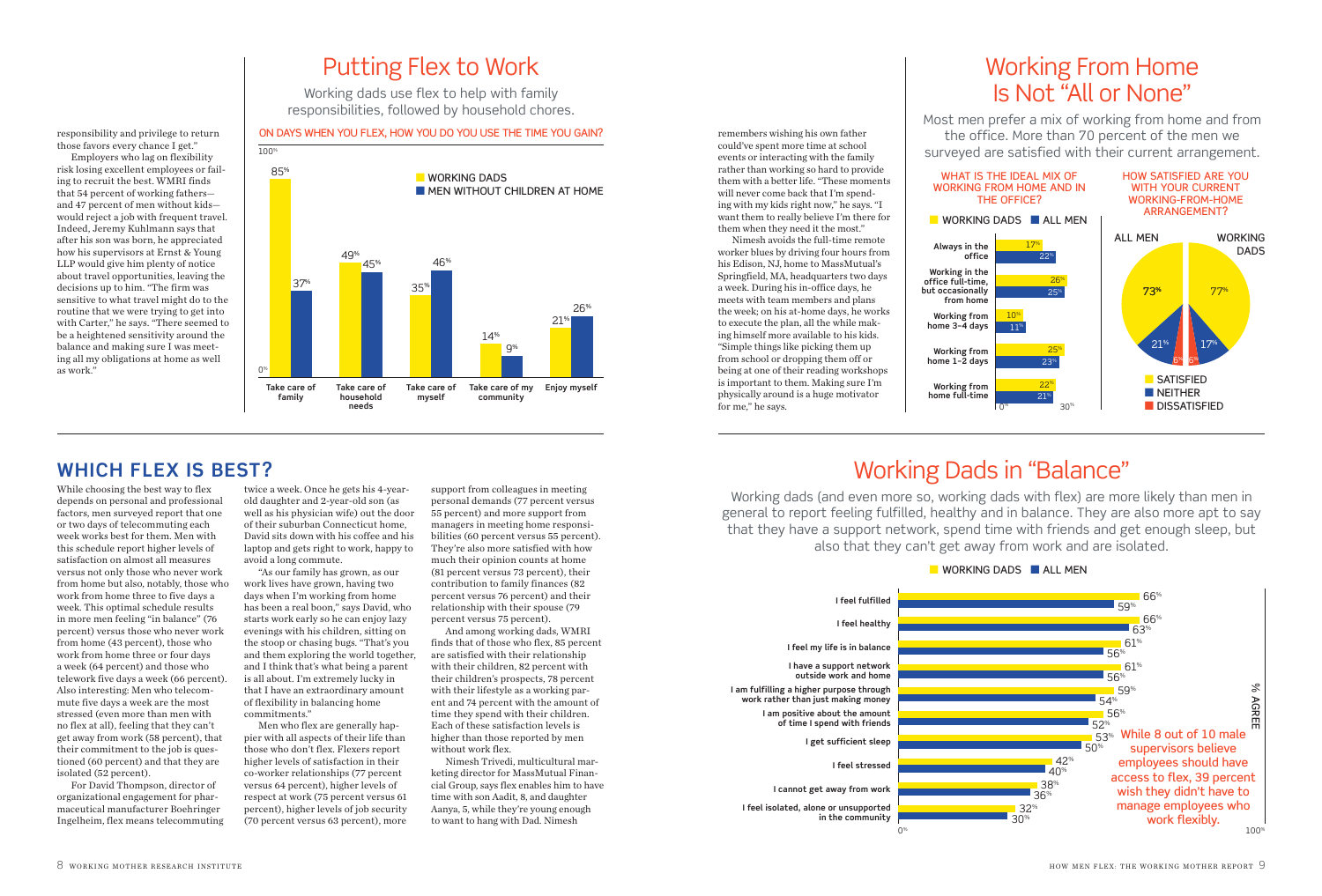#### Part-time Hopes

Nearly 60 percent of working dads would choose part-time work if they could still have a meaningful career—but 36 percent say it's looked down upon at their company.

#### **PART-TIME STIGMA**

Meaningful part-time work, the Holy Grail to many working moms, also looms large in the imagination of working fathers. Nearly 6 in 10 working dads say they would work part-time if they could still enjoy a satisfying career. But much like working moms surveyed in previous WMRI studies, 36 percent of working dads say part-time work is looked down upon at their organizations.

100%

"I wouldn't say there's a stigma," says Brian M. Wong, a partner at Pillsbury Winthrop Shaw Pittman who reduced his work hours to be more present for son Damien, 5, whom he and his husband fostered for two years before adopting this year. For Brian, who serves as local practice section leader for Pillsbury's corporate and securities group in San Francisco, reducing his hours in the notoriously hard-charging world of corporate law means that he'll offer to take a work call or answer emails before or after family time with Damien—but not during. He hasn't felt a stigma: "As long as you manage other people pretty well, there hasn't been, for me."

Managing boundaries is another matter. Like working mothers, working fathers report an increasing struggle with setting boundaries around work, with 46 percent reporting that their job bleeds into their personal time, compared to 32 percent of men without children.

Still, as men take on increasing responsibility for hands-on parenting and home chores, it is not surprising to see them turn to flexible work arrangements as a way to get the job done—no matter what that job is.

#### **CONCLUSION**

For employers, the clear takeaway from this new data is the knowledge that men—especially dads—are now part of the conversation around work flex. They use it and appreciate it just as women do, and it makes them more loyal, engaged and productive employees.



Knowing this, companies should: •Make sure flex programs serve all employees. Publicize the availability of flex programs for all workers, especially men, and make sure male and female senior leaders talk about the ways they flex their schedules, so that flex is supported for everyone.

•Embrace technology to make certain that employees who flex feel connected to colleagues. Constant communication ensures that on-site workers don't forget about or underestimate the contributions of telecommuters—men and women.

•Engage male employees in conversations about flex. Their insight should be considered in planning and executing related company policies.

#### **METHODOLOGY**

The Working Mother Research Institute developed a survey and fielded it nationally through a series of email blasts sent by Survey Sampling International (SSI) in May 2014. A total of 2,000 individuals submitted online questionnaires. Bonnier Custom Insights (a division of Bonnier Corporation) received and tabulated the responses, which were then analyzed by Maria S. Ferris Consulting LLC. The final results are documented in this report, which was written by the Working Mother Research Institute.

## Any Downside to Flex?

Most men feel that co-workers who flex are at least as productive as those who don't. Indeed, men who flex think there is much to gain with very small negative impact.



### Commitment and Connection to Work

How often men work from home impacts how frequently they feel that others question their commitment to their work. It has a similar impact on how much men feel they can disconnect from work.

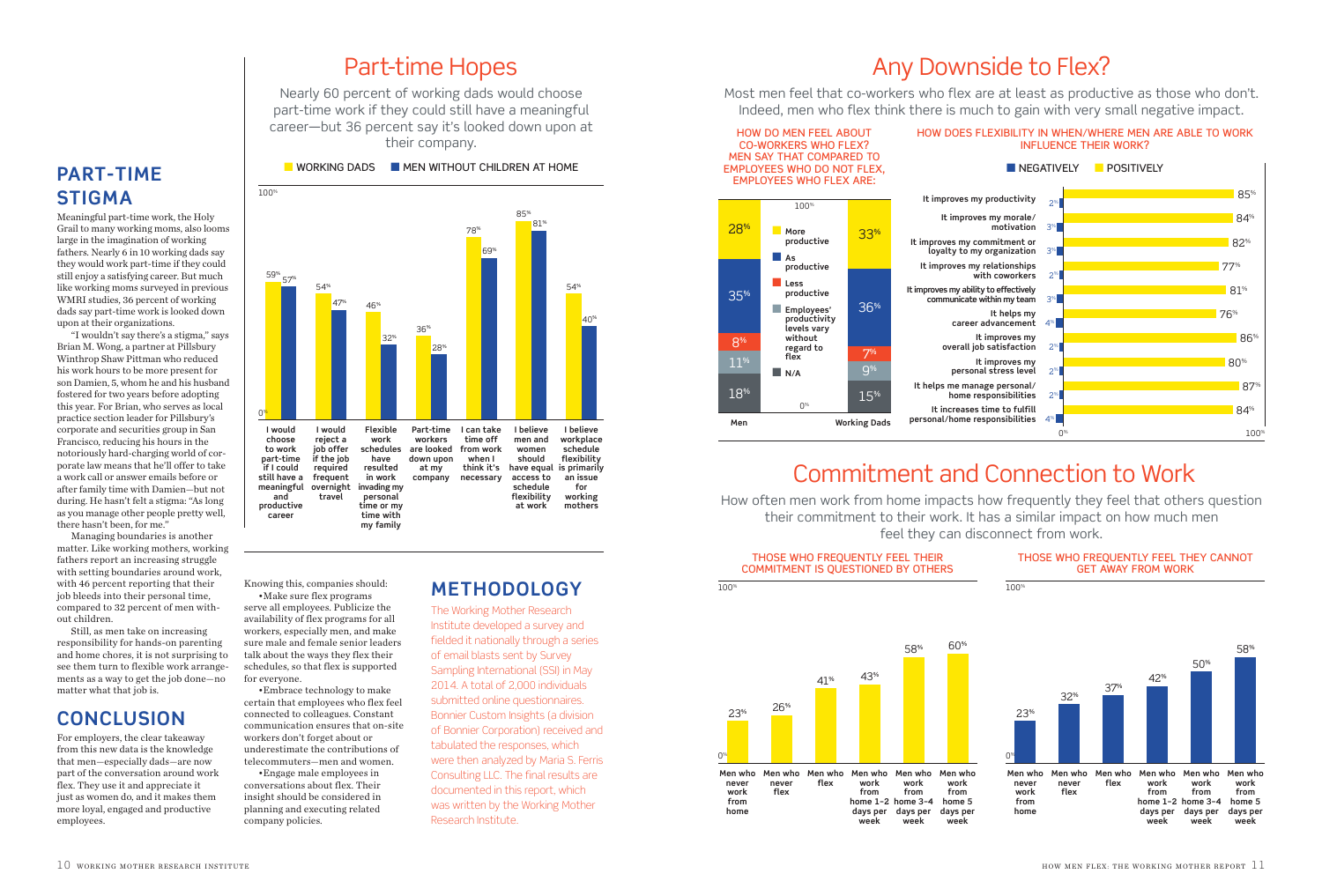## **Building a better** working world

EY is a global leader in assurance, tax, transaction and advisory services. The insights and quality services we deliver help build trust and confidence in the capital markets and in economies the world over. We develop outstanding leaders who team to deliver on our promises to all of our stakeholders. In so doing, we play a critical role in building a better working world for our people, for our clients and for our communities. EY refers to the global organization, and may refer to one or more of the member firms of Ernst & Young Global Limited, each of which is a separate legal entity. Ernst & Young Global Limited, a UK company limited by guarantee, does not provide services to clients. For more information, please visit ey.com.

> WORKING Research Institute

The Working Mother Research Institute (WMRI), a division of Working Mother Media, is home to the Working Mother 100 Best Companies, the Working Mother Best Companies for Multicultural Women and the National Association for Female Executives' Top Companies for Executive Women, among other initiatives. WMRI produces insightful benchmarking reports as well as important research papers studying work life and the advancement of women, including *How Men Flex: The Working Mother Report*, to further corporate culture change nationwide.



#### PRESIDENT **Carol Evans**

SENIOR RESEARCH EDITOR Krista Carothers CONTRIBUTING WRITER Katherine Bowers SENIOR MANAGER, EDITORIAL & RESEARCH INITIATIVES Kristen Willoughby SENIOR MANAGER, CORPORATE RESEARCH INITIATIVES Michele Siegel CUSTOM INSIGHTS COORDINATOR Tierney O'Brien CREATIVE DIRECTOR Eric Siry

DIRECTOR Jennifer Owens COPY EDITOR India Cooper

#### SALES & MARKETING

VP, GROUP PUBLISHER Joan Sheridan LaBarge EXECUTIVE SALES DIRECTORS LaQuanda Murray SENIOR ACCOUNT DIRECTORS Peggy L. Beane ACCOUNT DIRECTOR Linda Bowers SENIOR MANAGER, SALES OPERATIONS Lauren Macri MARKETING DIRECTOR Nancy Intrator CORPORATE MARKETING DIRECTOR Jessica Goldman CREATIVE SERVICES DIRECTOR Helena You

Jennifer Smyth Katrina Crawford Alisa Nadler

#### WORKINGMOTHER.COM

ONLINE MANAGER Kelli Daley

#### BONNIER CUSTOM INSIGHTS

VICE PRESIDENT, CORPORATE RESEARCH Heather M. Idema

SENIOR MANAGER, CUSTOM INSIGHTS Paule Anne Kaziewicz

Working Mother Media 2 Park Avenue, New York, NY 10016